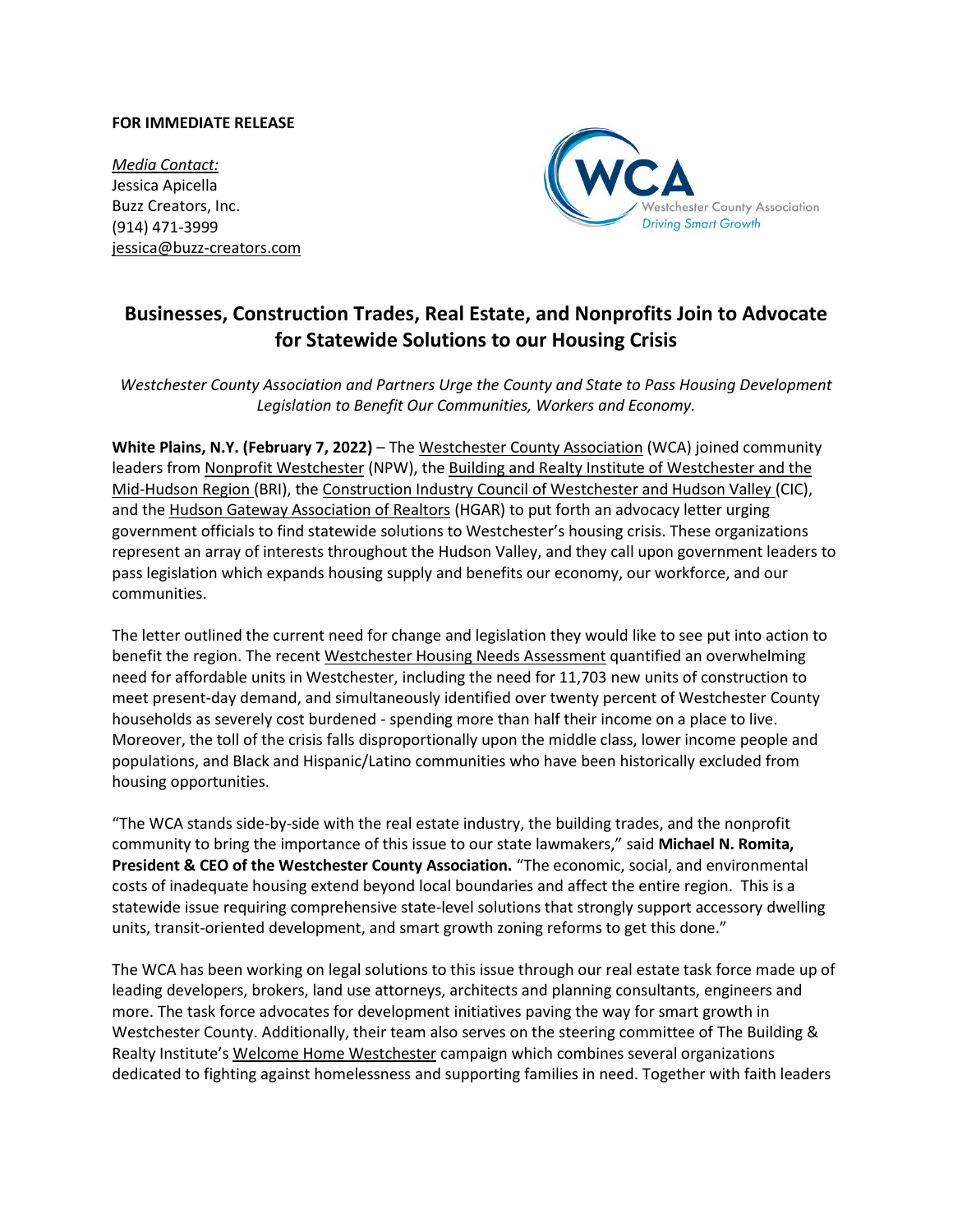and community advocates, they work to drive forward a new conversation around housing in the county.

"Westchester County is facing a severe housing shortage, a climate emergency, and a legacy of housing segregation all at the same time. The budget proposals for accessory dwelling units and transit-oriented developments are modest enough not to meaningfully affect the number of single-family homes and mid-to-high rise buildings but would provide much needed 'missing middle' choices for our residents," said **Tim Foley, CEO of the Building & Realty Institute.** "This would include duplexes, triplexes, townhouses, bungalow courtyards and other in-context dwellings of all shapes and sizes that would be the same approximate height and scale of existing housing within those neighborhoods. We can choose to take advantage of these reforms to build walkable communities with choices that many of our residents want, or we can choose to continue falling behind."

Nonprofit Westchester has also helped to spearhead the YIMBY [\(Yes, In My Backyard\)](https://npwestchester.org/resources/Documents/Affordable%20Housing%20and%20Westchester) educational campaign of Westchester. This campaign focuses on educating communities about the drastic impact homelessness and housing inequality have had on the county.

"Affordable and safe housing is a critical issue that continues to disproportionately impact the people served by nonprofit organizations and the nonprofit workforce," said Jan Fisher, Executive Director of Nonprofit Westchester. "The creation of accessory dwelling units and transit-oriented development supported in the governor's budget are important steps in addressing economic and workforce issues that impact the quality of life for all residents and can begin to advance equity for people of color, people with disabilities, low-wage earners and others who have been systemically excluded from viable housing options."

Progressing housing development is both good for the local economy and the community. It creates jobs and decreases the tax burden for essential services without overly encumbering school systems or stretching the delivery of those services. It integrates people of diverse backgrounds and fosters a sense of shared belonging. Laws that encourage transit-oriented development and accessory dwelling units are also better for the environment. The Environmental Protection Agency (EPA) has championed transit-oriented developments as a housing option that simultaneously decreases carbon emissions in the housing and transportation sector —the two areas where local communities can have the biggest impact on their carbon footprints.

"The Governor's proposed budget contains legislation creating true incentives for accessory dwelling units and transit-oriented development. Westchester County and the entire Hudson Valley lacks affordable housing options," said **John T. Cooney Jr., Executive Director of Construction Industry Council of Westchester and Hudson Valley Inc.** "In order for our local communities to thrive they need a range of housing options the Governor's proposal helps create the sorely missing workforce housing layer. If our region cannot house and retain its workforce our tax base and the region's economic vitality will die a slow death."

Other states which share New York's housing challenges have passed legislation to great effect. Ten states have enacted laws specifically encouraging accessory dwelling units. The legislation the WCA and partnering organizations are actively pushing action on include (1) the "Accessory Dwelling Unit Act of 2022", Part AA of the Education, Labor and Family Assistance Bill; and (2) the "Transit Oriented Development Act of 2022", Part EE of the Education, Labor and Family Assistance Bill but with the addition of explicit provisions to encourage the development of affordable housing.